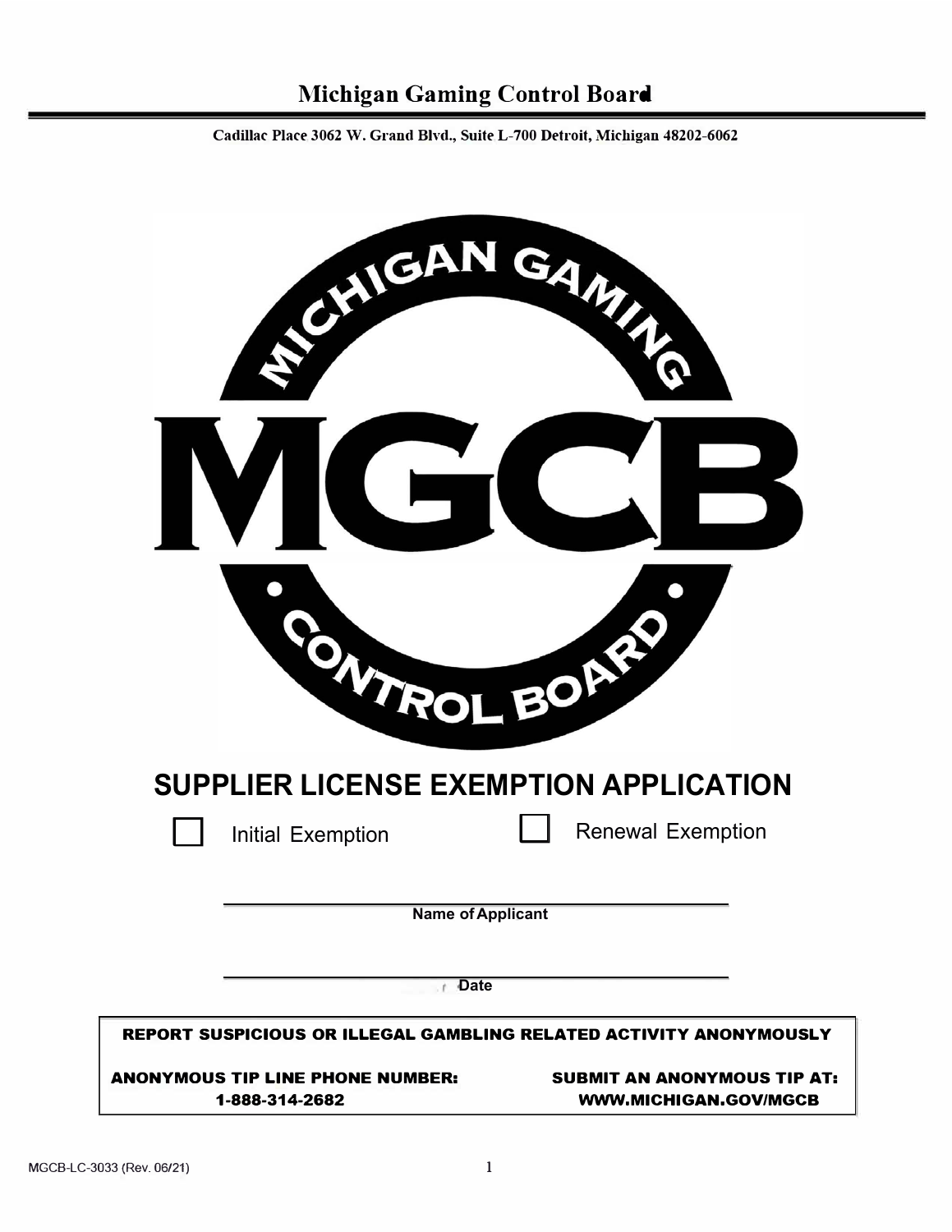Please complete the following application and provide documentary evidence that supports this exemption application request.

### **Application Submission**

The applicant is required to submit this application and supporting documentation directly to:

Michigan Gaming Control Board ATTN: Enterprise Licensing Section 3062 West Grand Blvd, Suite L-700 Detroit, Michigan 48202

### **MGCB will not process an application without the following:**

- **o Executed Application Certification**
- **o Signed Letter of Intent from a Detroit commercial casino (initial applicants only)**

The Board may require the applicant to furnish additional information with its application.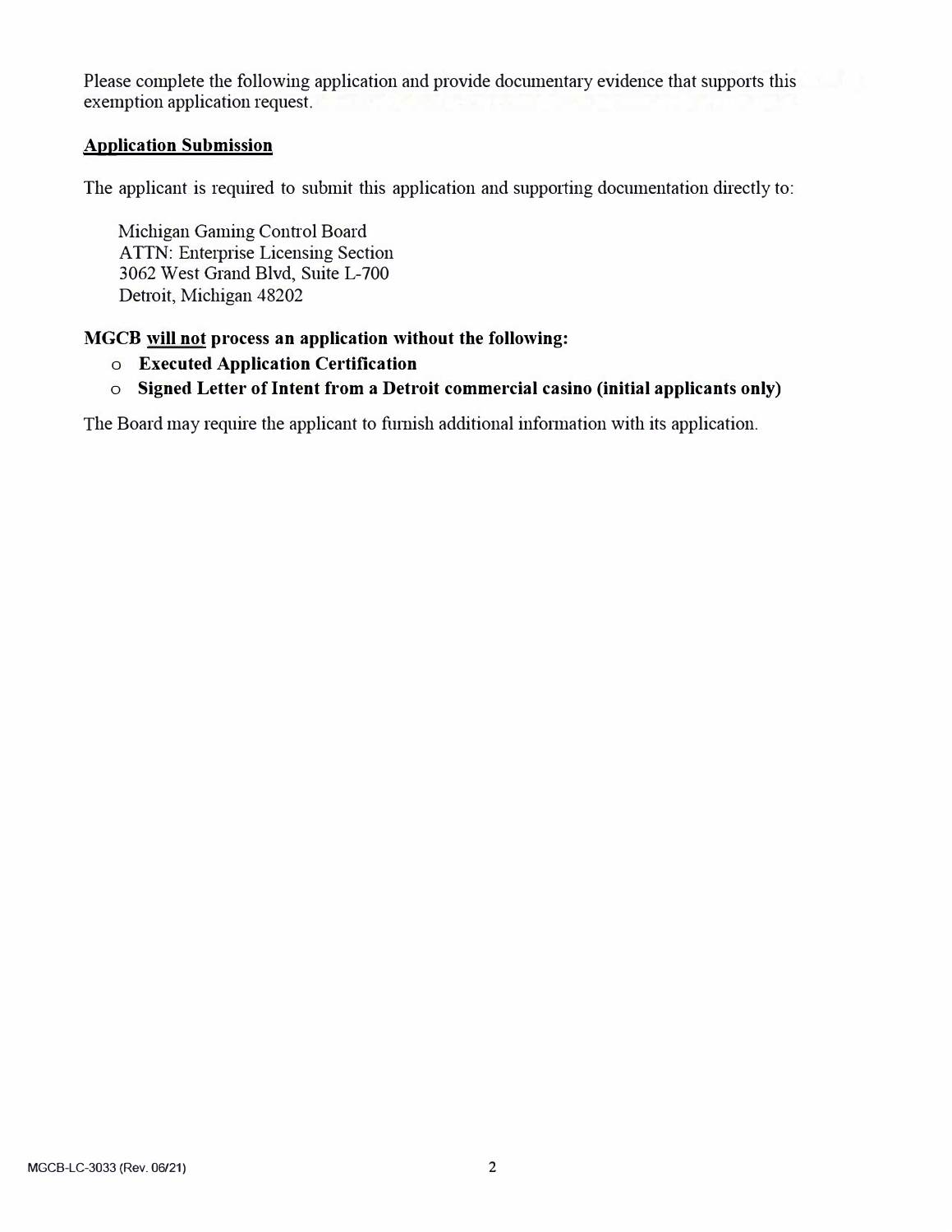

# **SUPPLIER LICENSE EXEMPTION APPLICATION**

*Authority: P.A. 69 of 1997* 

| <b>APPLICANT INFORMATION</b>                                                                                                                                               |                                                                                 |  |
|----------------------------------------------------------------------------------------------------------------------------------------------------------------------------|---------------------------------------------------------------------------------|--|
| 1. Applicant Business Name                                                                                                                                                 |                                                                                 |  |
| 2. Doing Business As (DBA)                                                                                                                                                 |                                                                                 |  |
| 3. Ownership Type (e.g.: Sole Proprietorship, Limited Liability Company, Partnership, Corporation)                                                                         | 4. Publicly Traded? No Yes                                                      |  |
| 5. US Federal Employer Identification Number/Social Security Number                                                                                                        | 6. Type of Tax Return Filed (e.g.: 1120, 1065)                                  |  |
| 7. Physical Business Address                                                                                                                                               | County                                                                          |  |
| City<br>State/Province                                                                                                                                                     | <b>ZIP</b><br>Country:                                                          |  |
| 8. Mailing Address:<br>Same as Physical Business Address                                                                                                                   | County                                                                          |  |
| ZIP<br>State/Province:<br>City:                                                                                                                                            | Country                                                                         |  |
| 9. Telephone Number (<br>$\rightarrow$                                                                                                                                     | 10. Facsimile Number (<br>$\lambda$                                             |  |
| 11. Applicant Website Address                                                                                                                                              | 12. Date business was established                                               |  |
| 13. Authorized contact person responsible for correspondence regarding application:<br>Name<br><b>Email Address</b>                                                        | Telephone Number<br>Ext.<br>$\lambda$<br>Fax Number<br>Preferred Communication: |  |
|                                                                                                                                                                            | Email<br>$\Box$ Fax<br>$\lambda$                                                |  |
| <b>GOODS AND/OR SERVICES PROVIDED</b>                                                                                                                                      |                                                                                 |  |
| 14. Check the name of the casino to which the Applicant is/will be providing goods and/or services.<br>Greektown Casino, LLC<br>MGM Grand Detroit, LLC<br>MotorCity Casino |                                                                                 |  |
| 15. Please provide a detailed description of goods and/or services to be provided to the casino licensee(s).                                                               |                                                                                 |  |
|                                                                                                                                                                            |                                                                                 |  |
|                                                                                                                                                                            |                                                                                 |  |
|                                                                                                                                                                            |                                                                                 |  |
|                                                                                                                                                                            |                                                                                 |  |
|                                                                                                                                                                            |                                                                                 |  |
|                                                                                                                                                                            |                                                                                 |  |
|                                                                                                                                                                            |                                                                                 |  |
|                                                                                                                                                                            |                                                                                 |  |
|                                                                                                                                                                            |                                                                                 |  |
|                                                                                                                                                                            |                                                                                 |  |
|                                                                                                                                                                            |                                                                                 |  |
|                                                                                                                                                                            |                                                                                 |  |
|                                                                                                                                                                            |                                                                                 |  |
|                                                                                                                                                                            |                                                                                 |  |
|                                                                                                                                                                            |                                                                                 |  |
|                                                                                                                                                                            |                                                                                 |  |
|                                                                                                                                                                            |                                                                                 |  |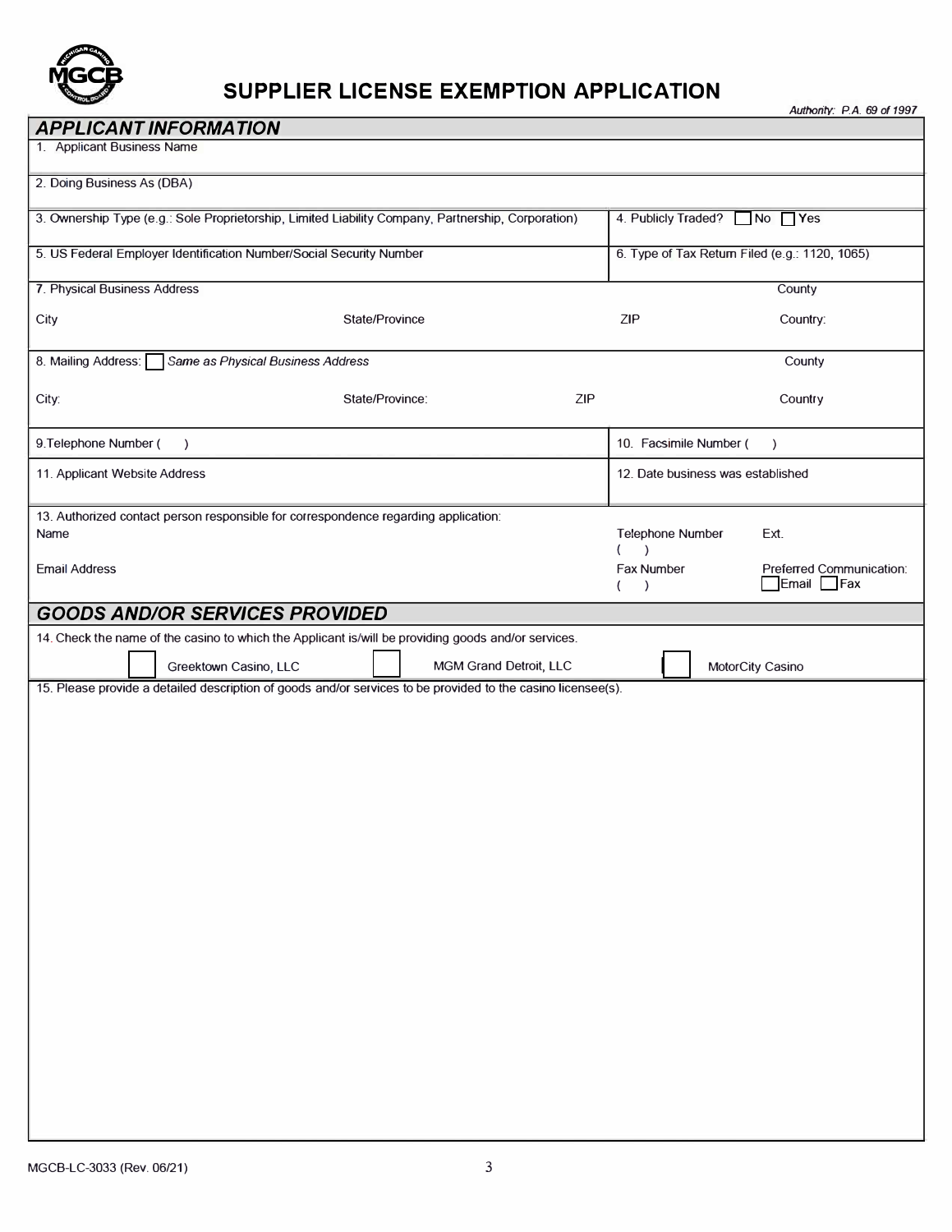## *QUALIFICATION INFORMATION*

| PLEASE CHECK THE APPROPRIATE BOX(ES)                                                                                                                                                                                                                                                                                                                                                                                                                                                                                                                                        |
|-----------------------------------------------------------------------------------------------------------------------------------------------------------------------------------------------------------------------------------------------------------------------------------------------------------------------------------------------------------------------------------------------------------------------------------------------------------------------------------------------------------------------------------------------------------------------------|
| If applying as a business regulated by another regulatory agency in the State of Michigan, complete the following information:<br>Regulating Agency Name:<br><b>Agency Address:</b><br>Type of Regulation:                                                                                                                                                                                                                                                                                                                                                                  |
| Insurance companies licensed or authorized to transact business in Michigan by the Michigan Office of Financial and Insurance Services to the extent such<br>companies provide insurance related services to a licensee                                                                                                                                                                                                                                                                                                                                                     |
| A publicly traded domestic corporation under the regulation of the United States Securities and Exchange Commission, or a wholly owned subsidiary of such a<br>corporation, whose annual overall gross revenues from doing business with the casino licensees constitute less than 5% of the publicly traded corporation's<br>annual gross revenues. Attach documentary evidence to demonstrate that Applicant is a publicly traded corporation under the regulation of the U.S. Securities<br>and Exchange Commission, or a wholly-owned subsidiary of such a corporation. |
| A professional entertainer, sports figure and other celebrity engaged by a licensed casino to appear at casino-sponsored special entertainment or promotional event,<br>and their respective individual agents. Note: This exemption is not available to promoters or agents who provide their services to a casino licensee on a regular and<br>continuing basis.                                                                                                                                                                                                          |
| A media outlet (defined as a newspaper, a magazine, an outdoor advertising business, a radio or television outlet, or any internet-based form of those entities) that<br>derives less than 5% of its gross revenues from advertising by casino licensees.                                                                                                                                                                                                                                                                                                                   |
| A provider of a facility or a host or sponsor of an event that presents advertising on behalf of or promotes a casino licensee including but not limited to theatres,<br>ballrooms, halls, arenas, parks, stadiums, golf courses, and other entertainment, recreational and sports facilities located in the State of Michigan.                                                                                                                                                                                                                                             |
| A provider of a facility that provides entertainment, recreational, or hospitality services to a casino licensee, that is a theatre, ballroom, hall, arena, park, stadium, golf<br>course, or a special event venue, located in the State of Michigan.                                                                                                                                                                                                                                                                                                                      |
| A Michigan or federally chartered depository financial institution to the extent that it provides financial-related services to a casino licensee. This provision does not<br>extend to providing services related to a debt transaction.                                                                                                                                                                                                                                                                                                                                   |
| A person or entity that provides legal services to a casino licensee. Please provide documentary evidence to demonstrate each of the attorneys providing services to<br>the casino licensee are licensed and in good standing.                                                                                                                                                                                                                                                                                                                                              |
| If applying as a business that considers licensing unnecessary to protect the public interest or to accomplish the policies and purposes of P.A. 69 of 1997,<br>attach a statement fully explaining the factual basis for your request.                                                                                                                                                                                                                                                                                                                                     |
|                                                                                                                                                                                                                                                                                                                                                                                                                                                                                                                                                                             |
|                                                                                                                                                                                                                                                                                                                                                                                                                                                                                                                                                                             |